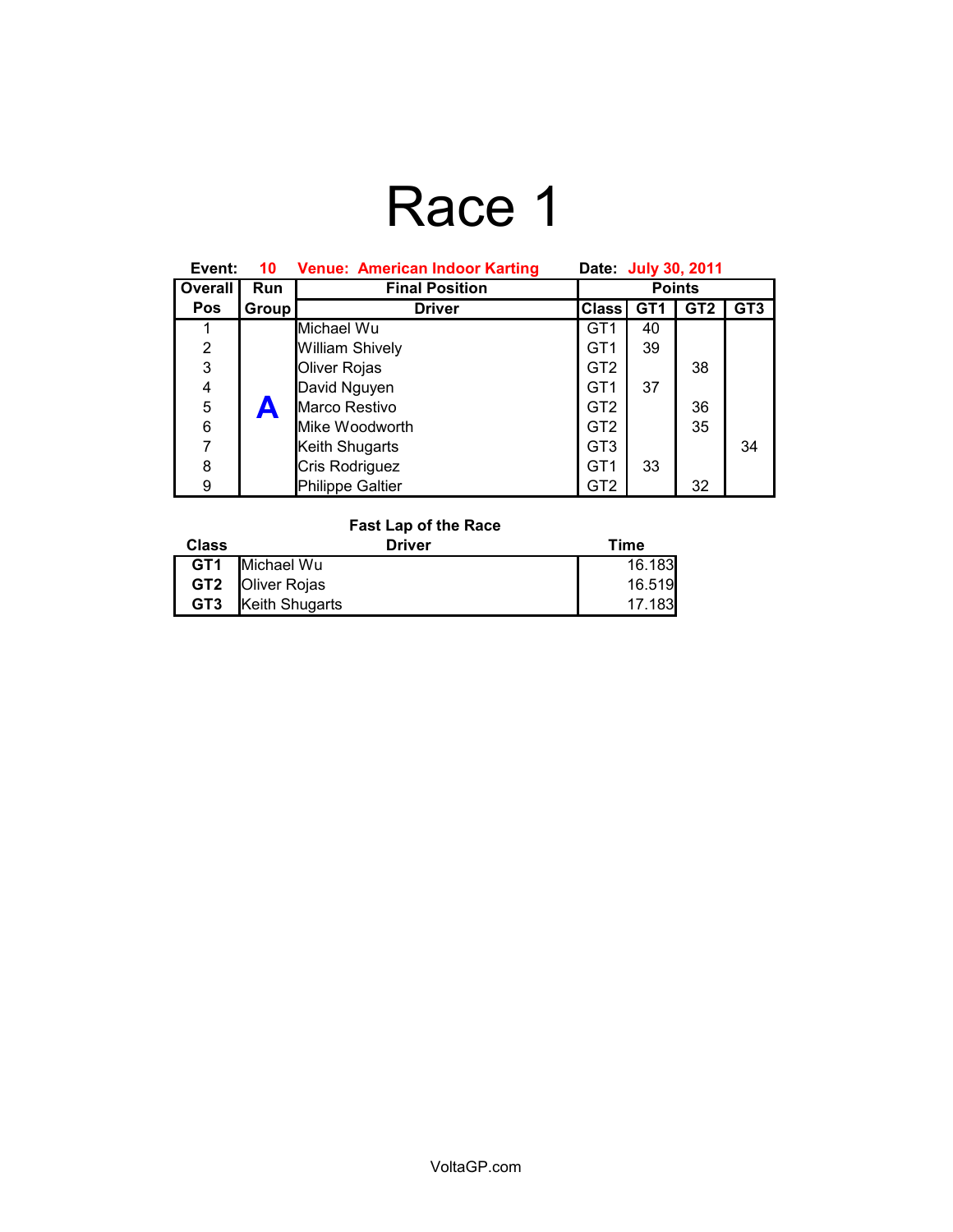## Race 2

| Event:         | 10         | <b>Venue: American Indoor Karting</b> | Date: July 30, 2011 |                 |                 |                 |
|----------------|------------|---------------------------------------|---------------------|-----------------|-----------------|-----------------|
| Overall        | <b>Run</b> | <b>Final Position</b>                 | <b>Points</b>       |                 |                 |                 |
| <b>Pos</b>     | Group      | <b>Driver</b>                         | <b>Class</b>        | GT <sub>1</sub> | GT <sub>2</sub> | GT <sub>3</sub> |
|                |            | Michael Wu                            | GT <sub>1</sub>     | 40              |                 |                 |
| $\overline{2}$ |            | Oliver Rojas                          | GT <sub>2</sub>     |                 | 39              |                 |
| 3              |            | Cris Rodriguez                        | GT <sub>1</sub>     | 38              |                 |                 |
| 4              |            | William Shively                       | GT <sub>1</sub>     | 37              |                 |                 |
| 5              |            | Marco Restivo                         | GT <sub>2</sub>     |                 | 36              |                 |
| 6              |            | Mike Woodworth                        | GT2                 |                 | 35              |                 |
| 7              |            | David Nguyen                          | GT <sub>1</sub>     | 34              |                 |                 |
| 8              |            | Keith Shugarts                        | GT <sub>3</sub>     |                 |                 | 33              |
| 9              |            | <b>Philippe Galtier</b>               | GT2                 |                 | 32              |                 |

### **Fast Lap of the Race**

| Class           | Driver                  | Time   |
|-----------------|-------------------------|--------|
| GT1             | Michael Wu              | 16.359 |
|                 | <b>GT2 Oliver Rojas</b> | 16.492 |
| GT <sub>3</sub> | Keith Shugarts          | 17.331 |